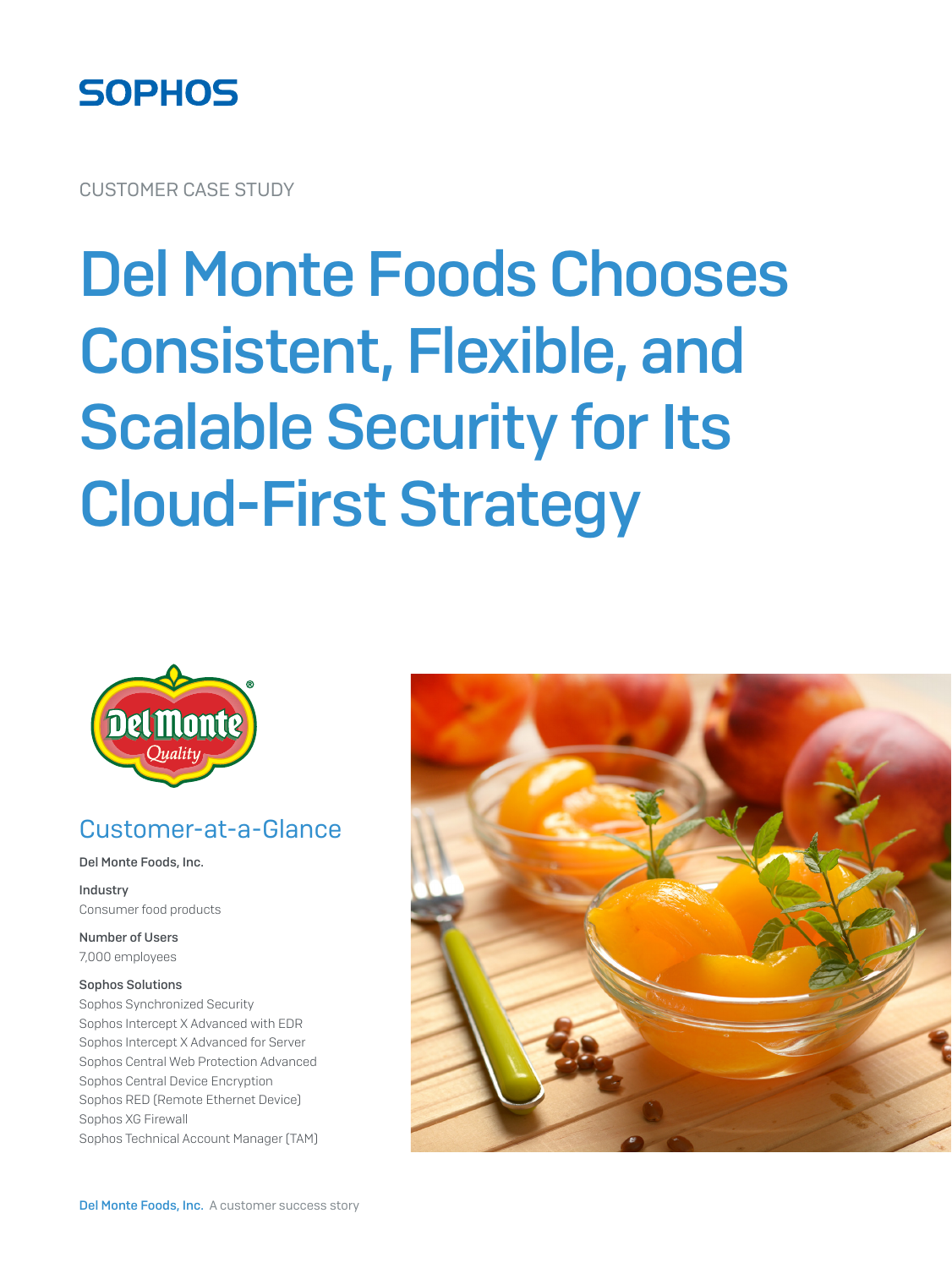

*'Ever since we switched to Sophos, we have not experienced any endpoint problems.'*

PJ Balsley Director, IT Technology, Security, and Operations Del Monte Foods, Inc.

Del Monte Foods, Inc. is a food production company and a household name with a long history in the food industry, promoting recognizable brands like Del Monte®, Contadina®, College Inn®, and S&W®. In 2014, Philippines-based food producer Del Monte Pacific Limited acquired Del Monte's consumer food business. With its state-of-the-art research center and headquarters in the Bay Area, the long-established organization values innovation and stays on top of the latest technology trends to further its business goals. Del Monte takes pride in its brand and its culture, which is driven by a strong work ethic, mutual support, and the spirit of collaboration. Del Monte owns and operates 10 food production facilities, three distribution centers, and multiple offices across the U.S., as well as two production facilities in Mexico.

PJ Balsley, director of IT technology, security, and operations, calls Del Monte "the 100-year-old start-up"—and for good reason. From an IT perspective, as he points out, Del Monte's infrastructure is only a few years old. When the consumer food business was sold, the IT infrastructure had to be built from scratch by its lean IT team of six, as no technology resources were inherited from the parent company. Shortly after the sale, the IT team spent time laying the groundwork. They developed policies and set a standards framework for all systems—workstations, servers, network equipment, and other devices—detailing what access, activities, and applications were permitted and even defining encryption policies at a granular level. After the foundational work was completed internally, the company made a decision to outsource 98% of its IT functions to an extended team of approximately 130 people to a global IT provider.

## **Challenges**

- **Provide consistent, flexible, and scalable security to multiple** locations, large and small, across North America
- $\cdot$  Identify a vendor that could provide compatible and complete protection for a 100% cloud-enabled organization
- $\rightarrow$  Defend valuable intellectual property and other vital corporate data residing in the cloud against ransomware and advanced malware attacks
- **Ensure that all users—regardless of location—are** productive and safe, while the IT team enjoys continual visibility across the entire technology infrastructure
- $\cdot$  Maintain a diligent security strategy while maximizing finite IT resources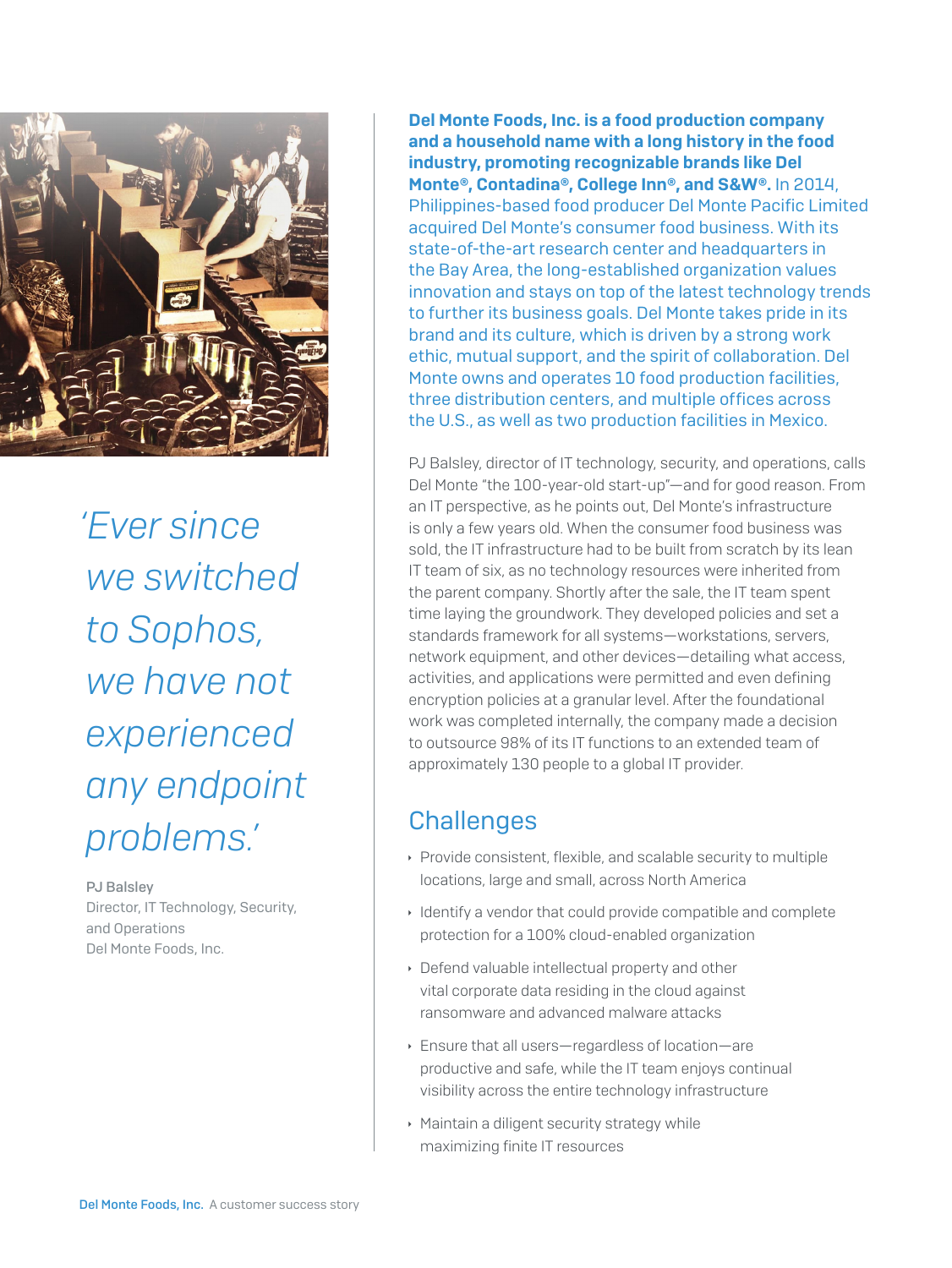## What role does security play in a cloud-first corporate environment

At the forefront of technology trends, Del Monte leveraged the cloud and centralized management capabilities to support its business needs and technical requirements. While this strategy has been extremely beneficial for increasing the organization's agility, it has also made the IT team highly security conscious and proactive about protecting endpoints, the network, and sensitive corporate data, such as its valuable intellectual property, which resides on external cloud platforms.

For Balsley and his team, security is always a balancing act. "We're not a technology company, but, similar to most other organizations, we rely heavily on technology to run our core business. Any disruptions that prevent someone from doing their job efficiently is an immense problem," he says. "On the IT side, we evaluate solutions incredibly carefully before we deploy them. We are continually asking ourselves whether those solutions are truly beneficial to the organization or whether they will create problems that interfere with productivity," he says.

Del Monte needed a vendor that would meld seamlessly with its cloud-first strategy, provide transparent protection for its diverse user base across multiple locations, and enable the IT team to fulfill its rigorous security requirements.

## How does an organization with multiple offices and mobile workers protect its valuable IP and assets?

The IT team was well aware that Del Monte's valuable research and intellectual property (IP) made it a target of choice for adversaries. They knew that attacks could potentially put Del Monte's vital corporate data at risk and result in business downtime. Balsley and his team made the decision to adopt Sophos when the company was hit with a series of advanced malware and CryptoLocker ransomware attacks, which the legacy endpoint solution was unable to block.

Balsley and his team first deployed Sophos Central Endpoint Protection. The solution provides Del Monte with a broad spectrum of endpoint protection: signatureless malware detection, host intrusion prevention, category-based web filtering—enforced both on and off the corporate network—application control, peripheral control to manage access to removable media and mobile devices, and data loss prevention to restrict unauthorized data flow. The centralized cloud-based management console is intuitive, easy to use, and a perfect fit for Del Monte's cloud infrastructure.

"Ever since we switched to Sophos, we have not experienced any endpoint problems. We take an aggressive approach and turn on all the features and capabilities for that extra measure of protection. Our team no longer spends the entire day monitoring endpoints, or continuously examining log files. With Sophos, we know our endpoints are healthy and operating as they should. I feel very comfortable that our endpoints are well protected," asserts Balsley.

The team also added Sophos Intercept X Advanced to block and remove residual ransomware from previous attacks and prevent future attacks. Sophos Intercept X Advanced safeguards endpoints against known and unknown threats through its signatureless exploit prevention, deep learning malware detection, and advanced ransomware protection.

"We haven't had any CryptoLocker issues since our Sophos deployment. Intercept X excellently blocked infected files and reverted those files back to their previously known good state. We've seen it first-hand - Intercept X does an impressive job at cleaning up previous threats," relates Balsley.

Another facet of Del Monte's uncompromising data protection plan was to prevent users from saving and sharing vital company data on USB drives that were not encrypted. Sophos Intercept X Advanced provides them with a level of control that enables them to permit only approved, encrypted storage devices. The team took it a step further with Sophos Central Device Encryption, which they deployed over the air with just a few clicks. Now all of Del Monte's systems, even remote laptops, have full-disk encryption.

As a result, Balsley now knows that encryption requirements for protecting sensitive data are being completely met. An established company with brand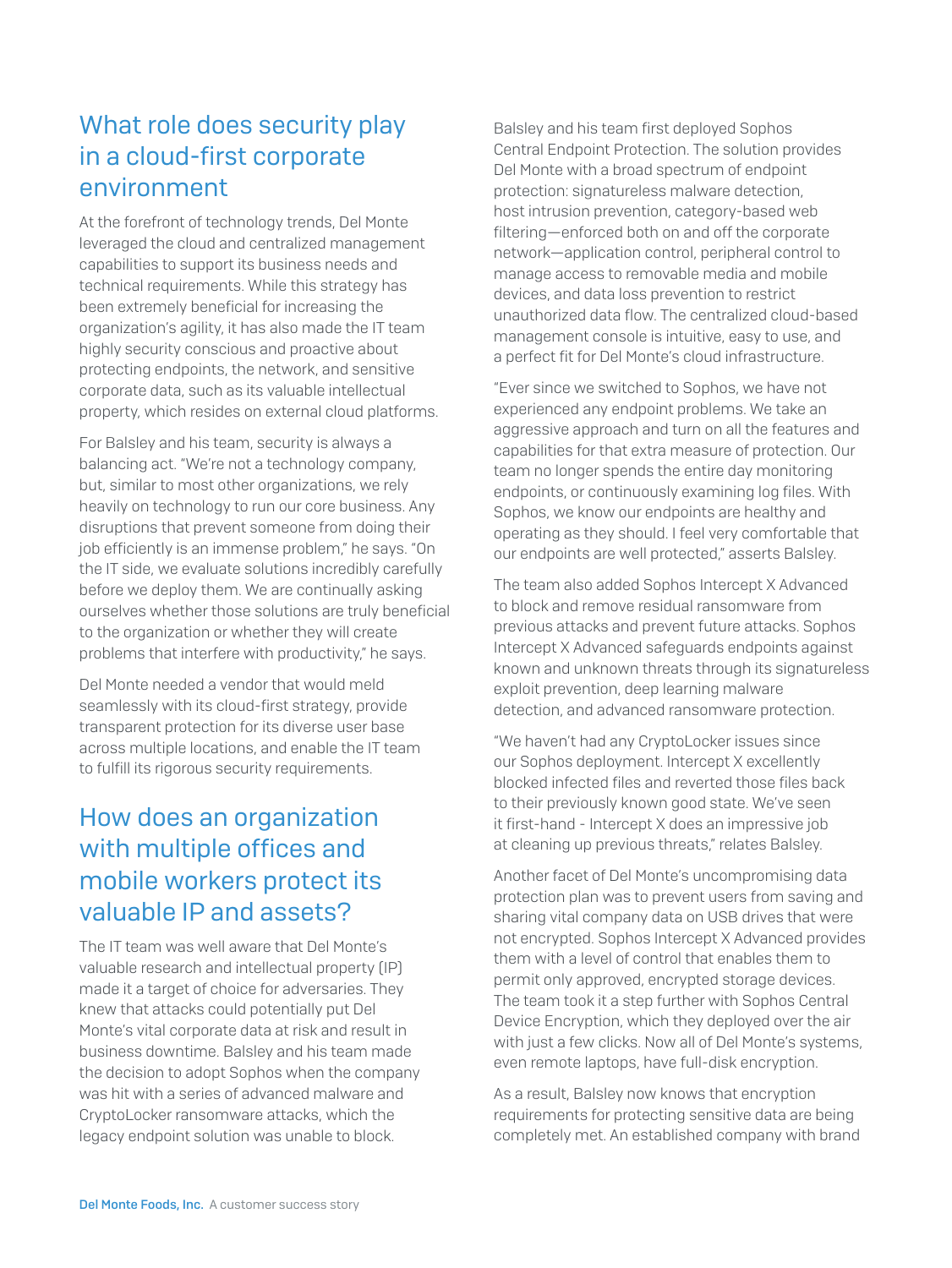*'Sophos XG Firewall provides the next generation protection the team and I needed, especially when you deploy the Sophos Firewall with Intercept X Advanced.'*

#### PJ Balsley

Director, IT Technology, Security, and Operations Del Monte Foods, Inc.

equity like Del Monte is especially concerned about maintaining compliance to preserve the reputation it has worked so hard to build over the years.

"We're an extremely dispersed and mobile organization, with approximately 40 locations ranging from large production facilities to remote small offices or home offices—so it's imperative we encrypt everything. Sophos Central Device Encryption is an exceptional product for us. It was easy to roll out full-disk encryption to all devices and then monitor, audit, and enforce policies to ensure that all users, even those with administrative access, weren't disabling hardware encryption on their computers," declares Balsley.

With Del Monte's departments handling sensitive data, users needed secure access, something the legacy solution was unable to provide. Sophos Central Web Protection Advanced allows users to safely access authorized Internetbased locations so they can do their jobs while preventing them from going to unapproved sites.

Rounding out Del Monte's security posture is Sophos Intercept X Advanced for Server. Del Monte's data center consists of a mixture of Linux and Windows servers, which house business-critical applications. The IT team exercises strict change control over the servers, which are locked down and regulated by complex firewall rule sets. Even though they are at incredibly low risk of infection, Sophos security is nevertheless mandatory. Sophos Intercept X Advanced for Server secures these systems from attacks using a combination of traditional and

next-generation techniques, including CryptoGuard anti-ransomware, WipeGuard for MBR, exploit prevention, deep-learning, malicious traffic detection, and server lockdown for application whitelisting.

### How do you choose the right, next-generation firewall for your organization?

To safeguard the network, Balsley and his team are currently in the process of deploying Sophos XG Firewalls and Synchronized Security. Prior to signing on with Sophos, Del Monte relied on an MPLS provider for Internet connectivity at its branch and remote locations. The IT team had no visibility at all into network activity, and reporting was nonexistent. "I didn't have the proper visibility into our network security at the time, and that was certainly terrifying because we had no perspective or holistic understanding on what was going on," recalls Balsley.

When evaluating firewalls, the IT team was looking for a cost-effective solution that could handle the moderate volume of network traffic while offering next-generation capabilities for the best possible level of security. In comparison, competitive firewalls tended to be overly and unnecessarily complex, while other firewalls were costly and were much more than Del Monte needed, especially when associated with proposed benefits.

Sophos XG Firewalls and RED devices were the logical choice. Sophos XG Firewalls provide Balsley and his team with visibility they never had before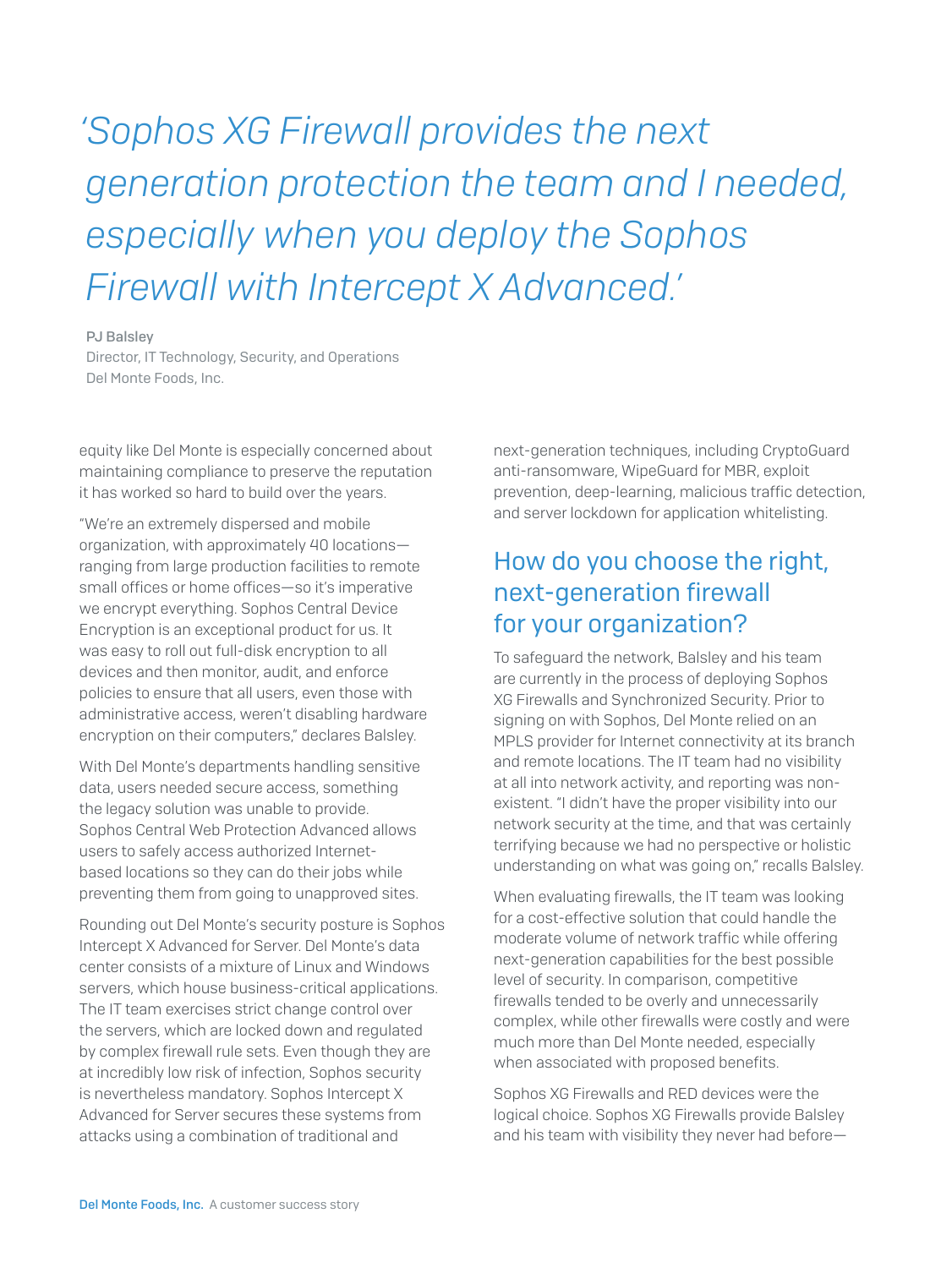into the network, users, and applications—directly from the control center. Now the team can resolve any potential issues before they become problems. Sophos XG Firewalls check all the boxes on the team's wishlist—and then some—with intrusion prevention system (IPS), advanced threat protection (ATP), sandboxing, dual antivirus, web and application control and visibility, antiphishing, and a full-featured web application firewall. "Sophos XG Firewall provides the next generation protection the team and I needed, especially when you deploy the Sophos Firewall with Sophos Intercept X Advanced," summarizes Balsley.

### How does Synchronized Security coordinate and enhance incident response and remediation?

Synchronized Security, which leverages unique Sophos Security Heartbeat™ technology to enable endpoints and firewalls to communicate and share threat intelligence, is a unique capability of Sophos XG Firewall that Balsley did not necessarily seek out but was impressed with when he saw it in action. Synchronized Security immediately identifies the source of a potential threat and automatically isolates compromised systems. The goal of isolating compromised systems is to ensure the spreading of the infection is eliminated, while allowing the team to focus on proper processes with decreased incident response time. "When I learned more about Synchronized Security, I was definitely impressed. It's truly a cutting-edge solution. My first reaction was, 'We need this'," he remarks.

Synchronized Security alerts his team whenever there is an issue for any number of reasons. "Sophos Synchronized Security lets us know when there is a threat at the endpoint or the edge and if any compromise has taken place. Our team can then proactively monitor and remediate issues more quickly," indicates Balsley.

While Balsley feels confident that corporate workstations are well-secured with Sophos endpoint technology, he is concerned about potential risks introduced by unmanaged devices, such as printers, personal devices, tablets, smart TVs, and switches.

"My biggest fears revolve around systems we don't know about. With Synchronized Security, we have more control over these devices than we ever had before. It gives us unprecedented visibility across our entire environment. The firewalls monitor devices I don't know about, and the endpoint protection controls devices I do know about. Now I can keep an eye on everything cohesively and receive notifications about potential issues so that we can research them and get to the bottom of them immediately," he explains.

The IT team at Del Monte continues to fine-tune their security architecture and looks for ways to make their team more efficient and effective. Balsley has extended his existing Sophos Premium Support service to include a technical account manager (TAM). Having access to a Sophos expert helps provide insights, assist with faster problem resolution and case escalation, and free up his staff to work on more strategic projects.

"The greatest benefit of working with a Sophos TAM is that it allows us to continually tune the environment and turn it into a well-oiled machine, where everything runs smoothly and even the small issues are addressed," states Balsley.

He also sees the value in the intelligent enterprise detection and response (EDR) technology built into the latest version of Sophos Intercept X Advanced. EDR provides guided investigation tools, allowing security teams of any skill level to gain a better understanding of their organization's security postures. This means the IT team can focus on the business of IT instead of chasing false positives and dealing with overwhelming volumes of alerts. It's another way for Del Monte to add this capability with a limited headcount.

As Balsley points out, Sophos is the ideal fit for a cloud-based organization like Del Monte that wants to use the best possible tools to advance their aggressive and broad-ranging security strategy and fully protect its users, devices, and most importantly, its data and IP.